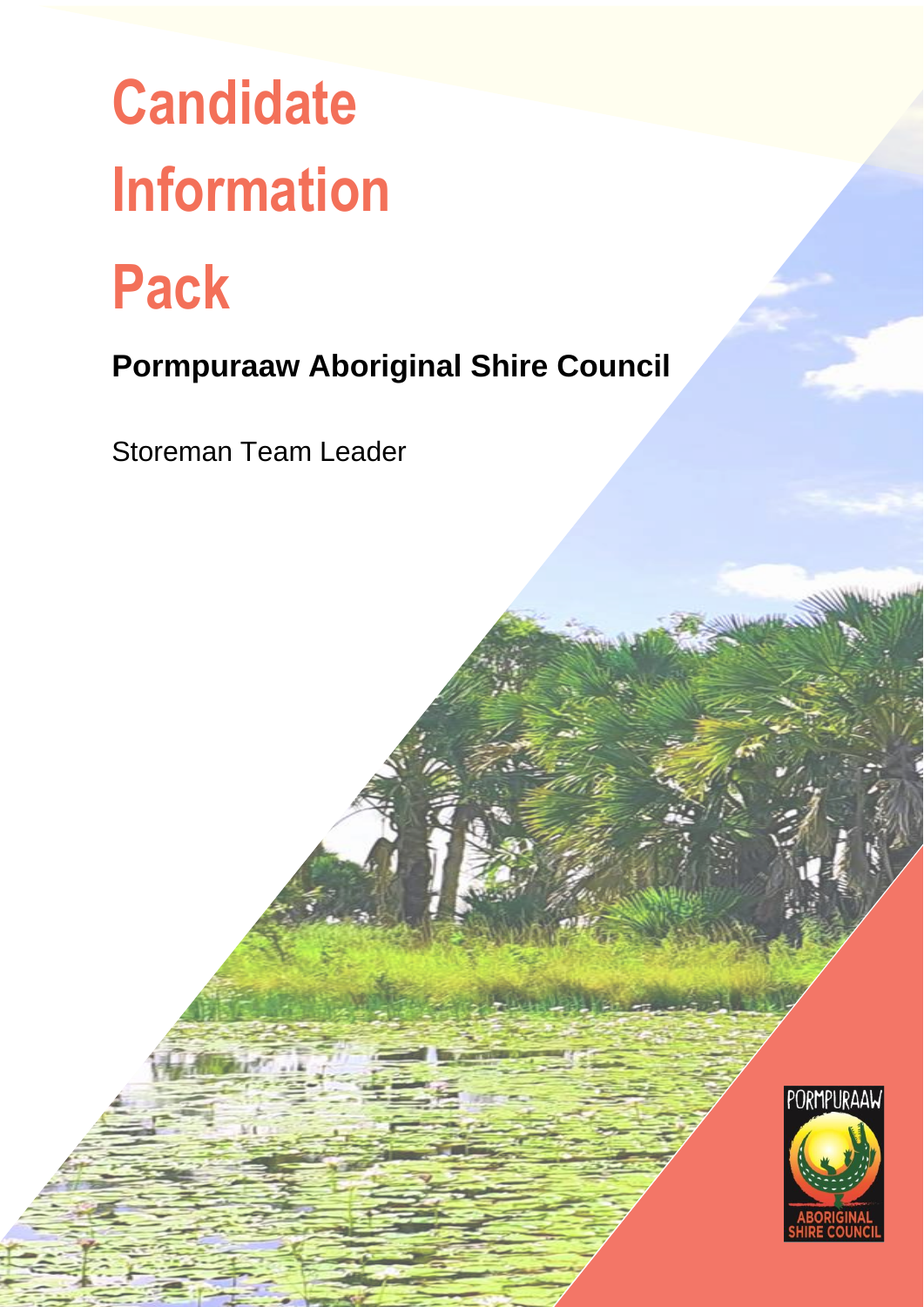# About Pormpuraaw

# **Thank you for considering employment with the Pormpuraww aboriginal Council (PASC)**

Pormpuraaw is a remote Aboriginal community in Far North Queensland. It is situated on the Western Cape York Peninsula. The community is located approximately 500km's south of the tip of Australia and near the Edward River. It's managed by a Deed of Grant in Trust under the Local Government (Community Government Area) Act 2004.

Pormpuraww is know for being a peaceful community, the area has gorgeous beaches, magical sunsets and some of the best fishing in Australia .

Available services at Pormpuraaw include, a post-office, primary school, library, supermarket, regional airport, guesthouse accommodation and an aged care facility sports club– just to name a few.

Pormpuraaw is serviced by 2 airlines with daily weekday services available. Local Fares are available to workers and residents after 12 of living in community. With local fares from \$200 return.



# About Council

Pormpuraaw Aboriginal Shire Council has an elected Council which is democratically voted by their local people. The Council is made up of the Mayor and four Councillors, who each are assigned the Deputy Mayor role each quarter. Sitting under the Council in the corporate structure is the Chief Executive Officer who oversees four Executive Managers (Corporate, Operations, and Community & Environment).

The Council provides essential services to the people in the community and is the main employer.

Creating local employment is a priority for the Council.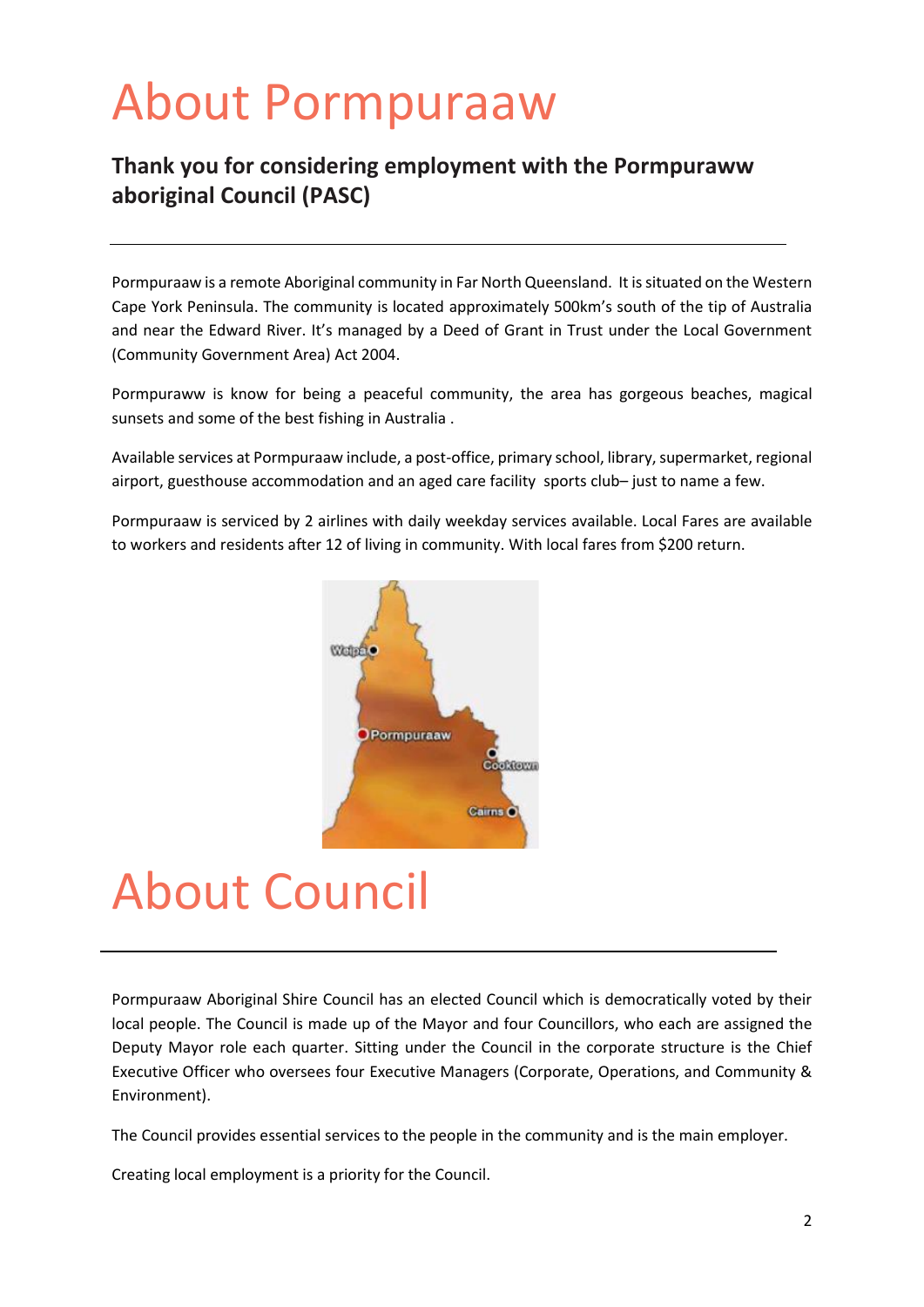# Organisational Structure CEO

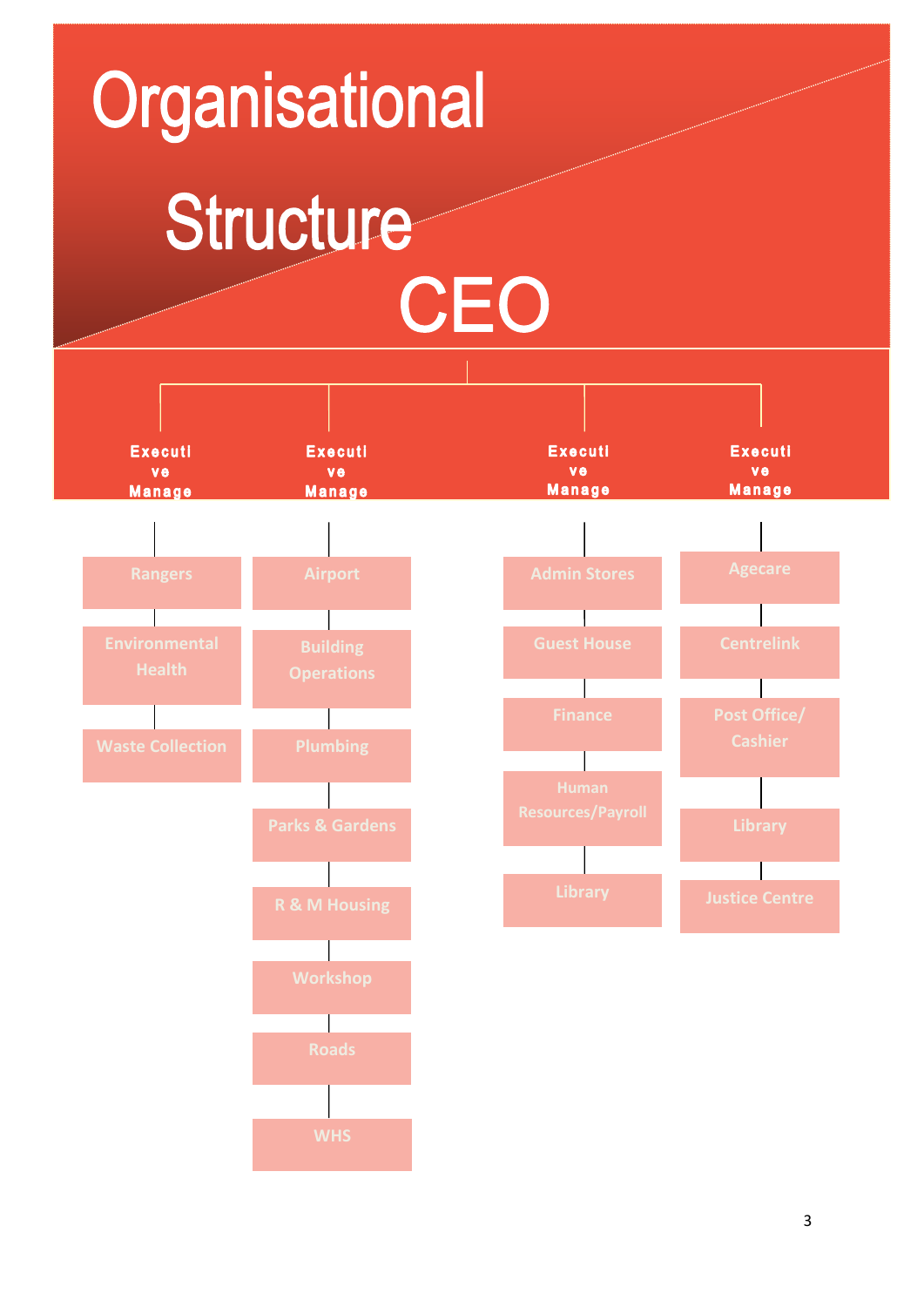# About the Role

Reporting to the Executive Manager of Corporate Services, the Storeman Team Leader is responsible for the efficient and effective operation of our Admin Stores.

Based in the beautiful seaside community of Pormpuraaw, the ideal person for the role will enjoy maintaining accurate records, managing inventory and assisting with preparation of financial statements and reports.

This hands-on role will work closely with Managers and staff to ensure appropriate stock levels are maintained and to eliminate delays in undertaking projects and programs due to material shortages.

#### **Skills and Experience**

To be successful in this role you must have:

- Demonstrated extensive background working in Stores and Warehouse environment
- Ability to oversee the daily operations and maintenance of the Admin Store, including staff supervision and mentoring.
- Experience in undertaking annual stock takes, and maintaining accurate records for the maintaining of stock, materials, goods etc.
- Strong Administration and computer skills, experience with Synergy will be highly regarded
- Forklift License
- Operating in High-Risk License
- A construction white card or interstate equivalent
- Blue Card
- National Criminal History Clearance
- A current "C" Class Driver's Licence

We are seeking a passionate employee with integrity, who honours the respect and trust invested in them by PASC. We all work within the framework of the Local Government Act, and therefore as a local government officer are bound to ensure that all our actions and decisions are made honestly, transparently, with integrity, following due process.

Please refer to the position description for more detailed explanation of the position's duties.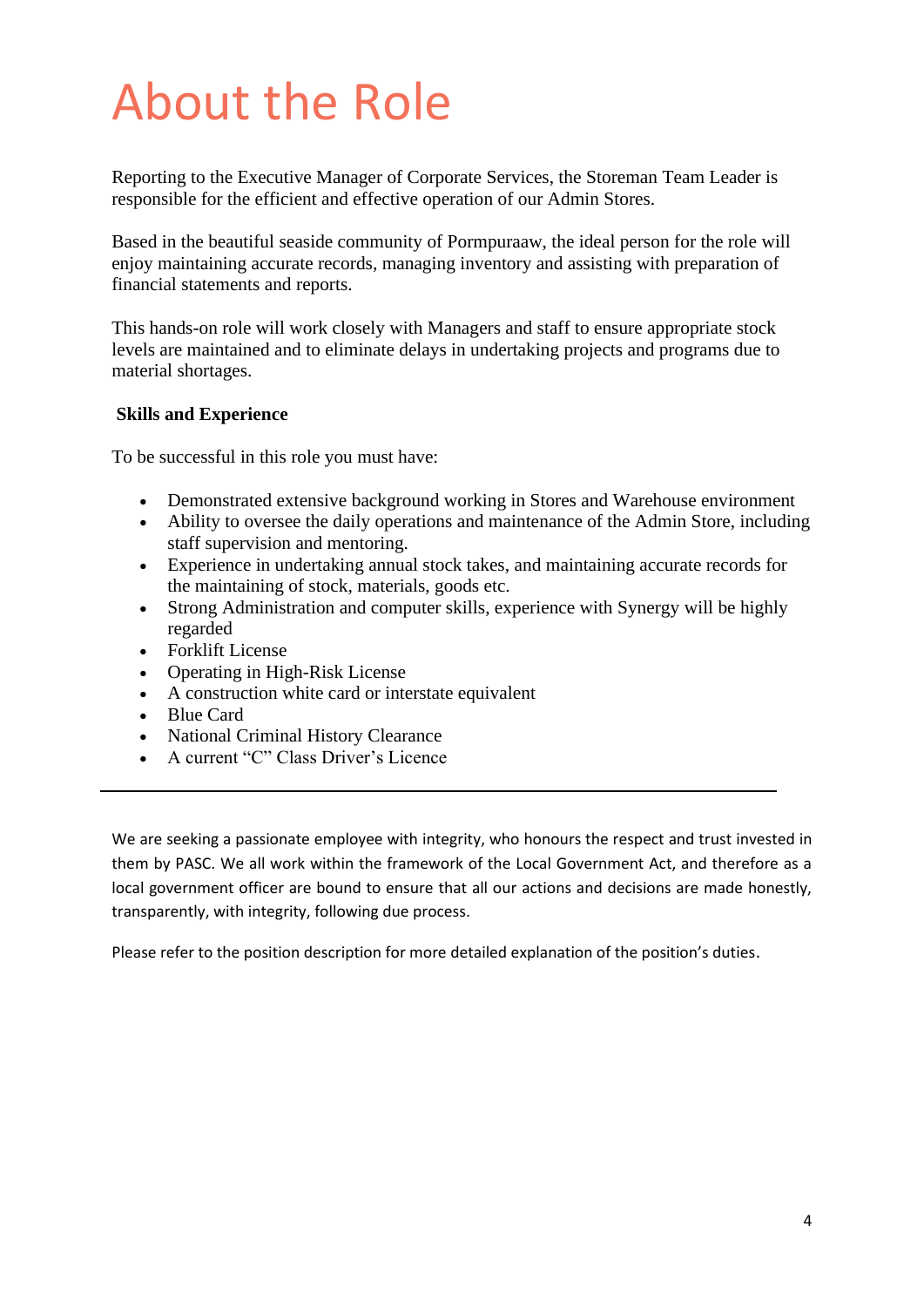# Why Work for Council?

We value diversity and are committed to fostering a workplace that is respectful, welcoming and inclusive where people are supported to draw strengths from their identity, culture and community. We offer career progression, flexible working hours, training and skills development.

If you are looking for a work life balance, where you can make a real difference to the community then PASC is the place for you.

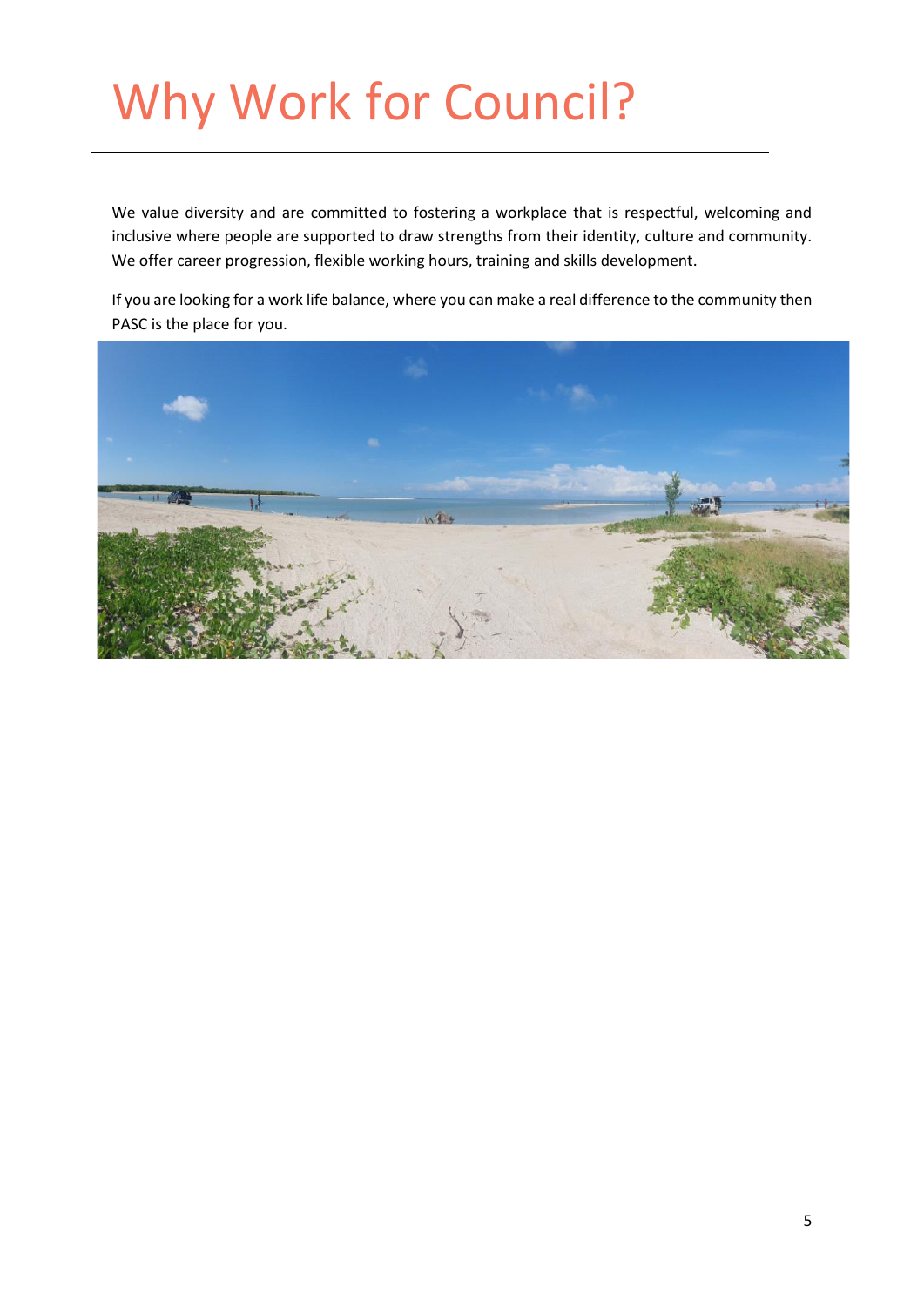

## **Your application**

Applications for this position should consist of two sections:

- 1. Your CV detailing your employment history, educational qualifications and contact details
- 2. A summary outlining your relevant experience and achievements, relatable to all of the selection criteria outlined in the Position Description document.

The Position Description document outlines the application requirements for the job that you are applying for. This document will be available for download via the councils Career Page — Career Opportunities.

#### **The Selection Process**

#### **Search and Advertising**

You may be contacted for further discussion on your application during the search and advertising phase that takes place.

#### **Application Review and Short listing**

After the search and advertising phase, a shortlist of candidates is produced based on application data and screening content. Screening may involve phone interviews, to clarify detail and compile a more comprehensive profile of your application.

Applicants will be contacted if they have made it to the next stage of the recruitment process.

#### **Interviews**

If selected for interview, you will be contacted in advance to arrange a suitable time to attend.

#### **Reference Checks**

At the appropriate time, information may be sought from your nominated referees. We will inform you if we wish to contact your referees so you have adequate time to advise them.

#### **Background Checks**

For some positions it may be necessary to verify information you have provided (eg Educational qualifications), or to undertake certain pre-employment checks (eg criminal conviction check, preemployment medical assessment). These checks will be conducted on the preferred applicant(s) only.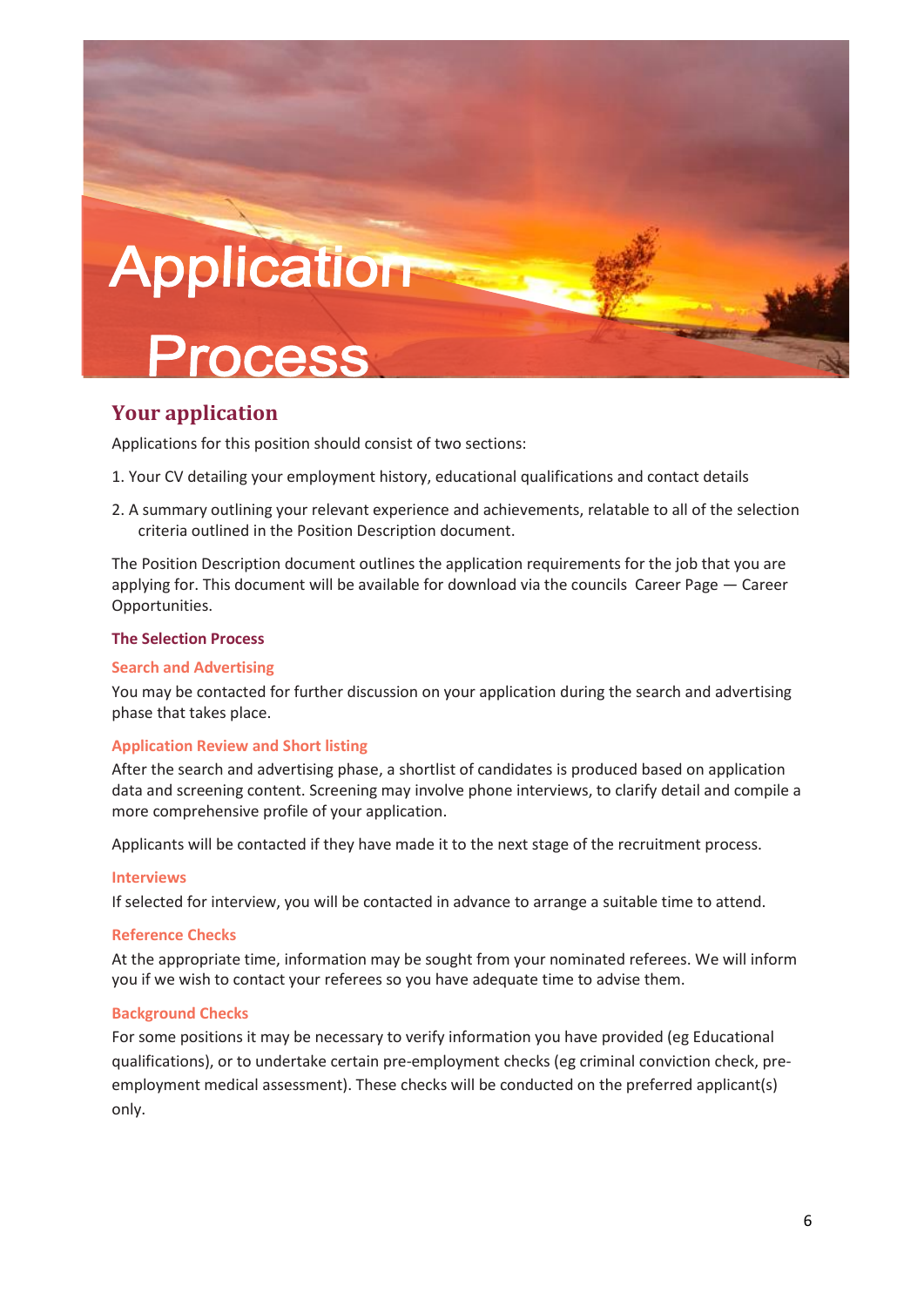# How to Apply

Applications can be lodged by Emailing [HR@pormpuraaw.qld.gov.au](mailto:HR@pormpuraaw.qld.gov.au) or via the Seek website:

# **Progress of your application**

All applications received are confirmed with an acknowledgement email.

You will be contacted directly if you have been selected to progress to the next stage. The selection process can take some time. To check the progress of your application, please telephone the contact Simone Ferris in Human Resources

*Please take care to ensure all information provided in the application is accurate and honest. False or misleading information may result in an application being excluded.*

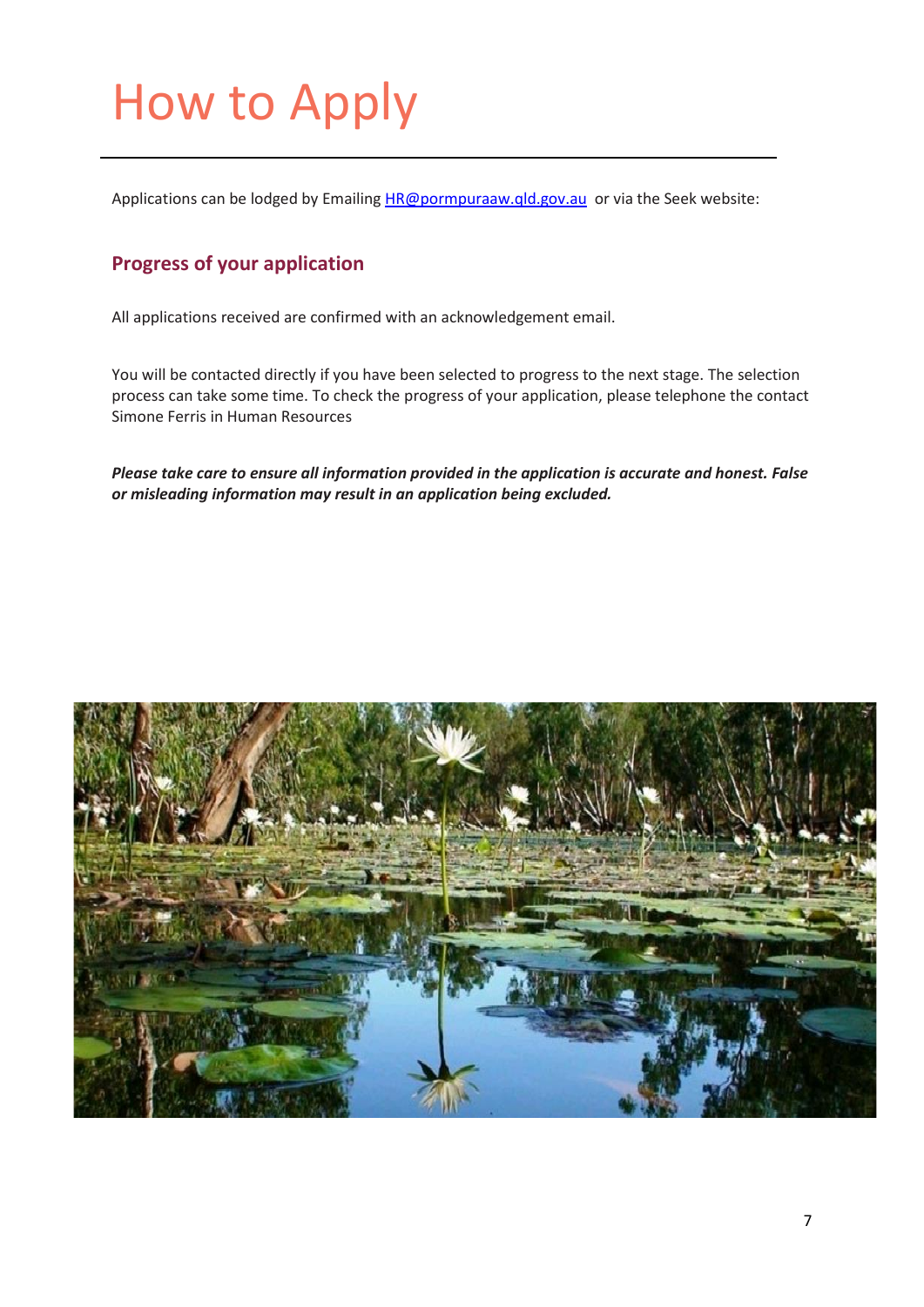# **POSITION: Admin Store Team Leader**

## **OBJECTIVES OF THE POSITION**

- Maintain and run Council's store in an efficient and effective manner in accordance with Council policy.
- Assist with the efficient function of the procurement section including stores and accounts payable, in line with statutory requirements, the procurement policy and Council's customer service framework.
- Process the requisitions of Council in line with procurement policy requirements and in a timely fashion
- Assist with obtaining quotations for procurement as required.
- To safeguard all stock and material assets of the Council.
- To ensure that an appropriate stock, stores and materials system is in place (ordering, delivery, recording, issuing, stocktaking etc.) this meets council's requirements and compiles with relevant legislation and accounting standards.
- To ensure that materials are on hand and in stock for use in emergency situations: building materials, white goods, tyres, etc.
- To work in close cooperation with the Executive Management to eliminate delays in undertaking programs due to material shortages.
- To provide accurate inventory information to council's Finance Team which is required for the preparation of financial statements and reports.
- Ensure that workplace, health and safety requirements are being adhered to.

## **PRINCIPAL ACCOUNTABILITIES**

- 1. Assist and work in close co-operation with the Executive Manager of Corporate Services (EMCS) to achieve objectives.
- 2. Identify and respond to the cultural and specific needs to clients, exercising an understanding of the social issues;
- 3. Provide timely responses to clients, contractors and government departments;
- 4. Maintain accurate records.

## **STAFF REPORTING TO THIS POSITION 2**

## **DUTIES AND RESPONSIBILITIES**

- He/she shall work in close cooperation with the Executive Manager of Corporate Services in the development of an appropriate stores/warehouse system for the control, management and safekeeping of stock, materials, goods etc.
- He/she shall strictly observe the Council guidelines/procedures and procurement policy.
- Responsible for the ordering of stock and stores items which are to be housed in the Admin Store.